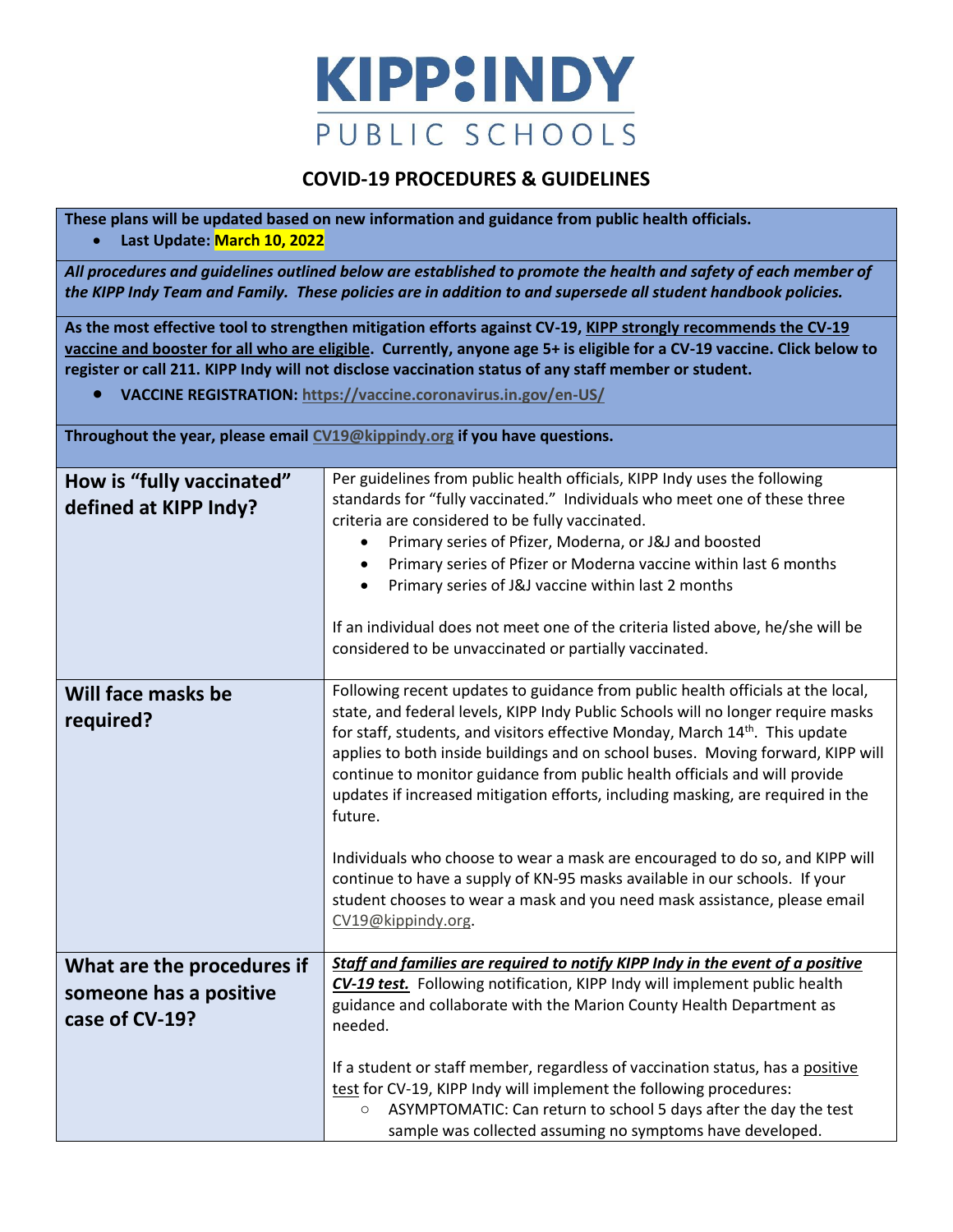|                                                                              | SYMPTOMATIC: Can return to school after 5 days from the onset of<br>$\circ$<br>symptoms as long as individual has been fever-free without the use of<br>fever-reducing medications for 24 hours AND have improved<br>symptoms.                                                                                                                                                                                                                                                                                                                                                                                  |
|------------------------------------------------------------------------------|-----------------------------------------------------------------------------------------------------------------------------------------------------------------------------------------------------------------------------------------------------------------------------------------------------------------------------------------------------------------------------------------------------------------------------------------------------------------------------------------------------------------------------------------------------------------------------------------------------------------|
|                                                                              | The Indiana State Department of Health no longer recommends contact tracing<br>and quarantining in schools following a positive case. This is due to the large<br>number of asymptomatic or less severe cases, shorter incubation period, and<br>the window of greatest transmission being prior to or during the first few days<br>of symptoms. KIPP Indy will implement this recommendation, and as stated<br>above, KIPP Indy strongly recommends the CV-19 vaccine and booster for all<br>who are eligible.                                                                                                 |
|                                                                              | The name or other personal information of someone who has a positive test<br>will NOT be shared. In accordance with HIPAA, communicable disease concerns<br>are confidential. Additionally, as ISDH no longer recommends contact tracing,<br>KIPP Indy will no longer distribute whole-classroom notifications following a<br>positive test of CV-19.                                                                                                                                                                                                                                                           |
| What are the procedures if<br>someone has symptoms<br>associated with CV-19? | If an individual has multiple symptoms associated with CV-19 and suspects a<br>CV-19 infection, he/she should stay home, seek testing, and consult with their<br>healthcare provider if at higher risk.                                                                                                                                                                                                                                                                                                                                                                                                         |
|                                                                              | A negative test or doctor's note is no longer required to return to school. As<br>with other illnesses, symptomatic individuals should not return to school unless<br>they are fever free for at least 24 hours without the use of fever reducing<br>medication and their symptoms are resolving.                                                                                                                                                                                                                                                                                                               |
| What additional steps are<br>being taken to disinfect<br>school buildings?   | According to public health officials, surfaces are not believed to be the primary<br>means of transmission for CV-19, but KIPP Indy will remain diligent about<br>cleaning procedures. Custodians will disinfect all fixtures in restrooms and<br>other frequently touched surfaces (i.e. door handles, water fountains, etc.) in<br>the school building twice per day in addition to our scheduled night cleaning.<br>Additionally, all classroom furniture will be fully disinfected once per week.<br>All classrooms will be supplied with a touchless hand sanitizer dispenser,                             |
|                                                                              | bottles of neutral disinfectant, paper towels, and disposable wipes to disinfect<br>surfaces and resources throughout the school day.                                                                                                                                                                                                                                                                                                                                                                                                                                                                           |
| Does KIPP Indy have a<br>nurse or clinic on site?                            | At both campuses, KIPP Indy partners with HealthNet to staff an in-school<br>medical clinic. These clinics support a variety of medical services, including<br>medications management, and we will partner with them to create clear<br>procedures that implement public health guidelines related to CV-19.<br>Depending on public health guidance for healthcare settings, masks may be<br>required inside the clinics for students to receive services. If this is the case,<br>KIPP Indy will make available masks at the clinic entrance. Otherwise, masks<br>are not required inside KIPP Indy buildings. |
|                                                                              | In order to decrease traffic in our medical clinics, public health officials<br>recommend that, whenever possible, morning and other daily medications be<br>given at home. This will reduce potential exposure to sick students by healthy<br>students receiving routine medications.                                                                                                                                                                                                                                                                                                                          |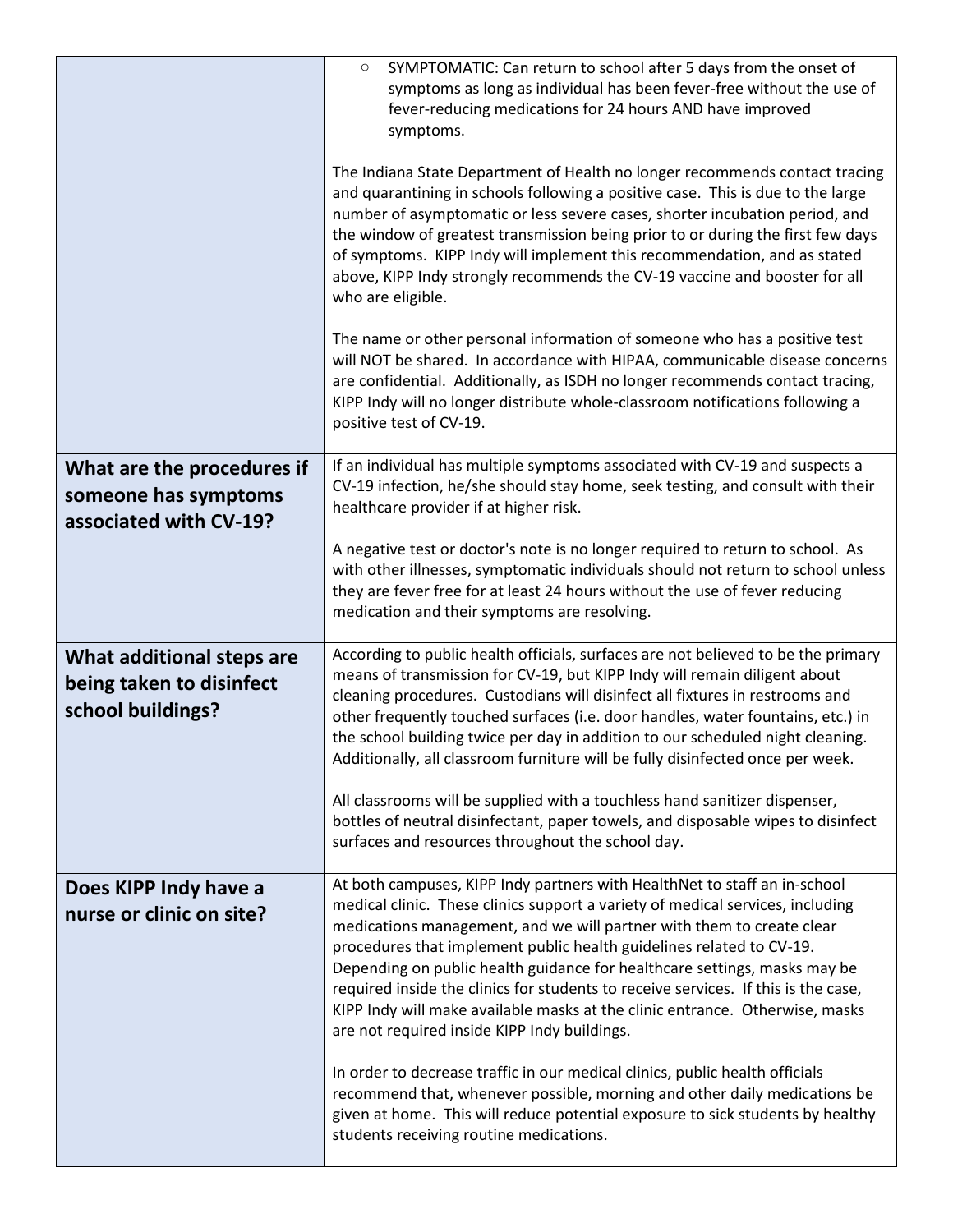| <b>How will instruction</b><br>continue for my student if<br>excluded? | Grades K-5: Within 24 hours excluded students will have access to printed<br>packets for asynchronous consumption covering key concepts aligned with<br>grade level standards. A resource sheet will be provided for parents to support<br>their students, and students will be encouraged to reach out to their advisory<br>teacher(s) with questions. If packets cannot be picked up, the school social<br>worker will support distributions. Upon return, students will be awarded credit<br>for work completion and accuracy.<br>Grades 6-11: Within 24 hours excluded students will be assigned targeted<br>learning paths on virtual platforms used while in-person. Students will navigate<br>learning pathways covering key concepts aligned with grade level standards<br>asynchronously. An email summarizing expectations will be sent to students<br>and parents, and students will be encouraged to reach out to their content<br>teachers with questions. Upon return, students will be awarded credit for work<br>completion and accuracy. |
|------------------------------------------------------------------------|-----------------------------------------------------------------------------------------------------------------------------------------------------------------------------------------------------------------------------------------------------------------------------------------------------------------------------------------------------------------------------------------------------------------------------------------------------------------------------------------------------------------------------------------------------------------------------------------------------------------------------------------------------------------------------------------------------------------------------------------------------------------------------------------------------------------------------------------------------------------------------------------------------------------------------------------------------------------------------------------------------------------------------------------------------------|
| What are the policies for<br>visitors in the school?                   | Similar to staff and students, all visitors are expected to self-screen for CV-19<br>related symptoms.<br>As partners in this work, we ask that you please schedule visits in advance with<br>the appropriate staff member. We will be unable to accommodate<br>unscheduled visitors.                                                                                                                                                                                                                                                                                                                                                                                                                                                                                                                                                                                                                                                                                                                                                                     |
|                                                                        | In alignment with other related safety protocols, families will not be permitted<br>to join their student(s) for meals.                                                                                                                                                                                                                                                                                                                                                                                                                                                                                                                                                                                                                                                                                                                                                                                                                                                                                                                                   |
| What procedures will be in<br>place if my student rides<br>the bus?    | KIPP Indy partners with IPS to provide transportation, and IPS will implement<br>additional measures to mitigate the risks associated with CV-19.<br>Buses will be regularly cleaned and disinfected daily between routes.<br>٠<br>Windows/vents will remain open to promote ventilation as weather<br>$\bullet$<br>allows.                                                                                                                                                                                                                                                                                                                                                                                                                                                                                                                                                                                                                                                                                                                               |
| Will there be field trips?                                             | KIPP Indy will schedule field trips to destinations that have aligned CV-19<br>guidelines and mitigation efforts. Families will have the option to opt out of<br>field trips when permission slips are distributed.                                                                                                                                                                                                                                                                                                                                                                                                                                                                                                                                                                                                                                                                                                                                                                                                                                       |
| Will there be sports or<br>extracurricular activities?                 | All sports will implement IHSAA guidelines and recommendations from the<br>Marion County Health Department and Indiana State Department of Health.<br>Families who permit their student(s) to participate will be required to sign an<br>informed consent document that outlines these protocols. Public attendance<br>at games and extracurricular performances is allowed.                                                                                                                                                                                                                                                                                                                                                                                                                                                                                                                                                                                                                                                                              |
| Is it possible for KIPP Indy<br>schools to close due to CV-<br>19?     | KIPP believes that in-person instruction is in the best interests of students'<br>academic progress and overall well-being, and so our planning is aimed to<br>implement mitigation efforts that maximize our ability to serve all students in-<br>person. As all public schools are under the direction of the Governor's Office,<br>Mayor's Office, and the Marion County Health Department, KIPP Indy will<br>collaborate with these agencies on any decision related to school closures.                                                                                                                                                                                                                                                                                                                                                                                                                                                                                                                                                              |